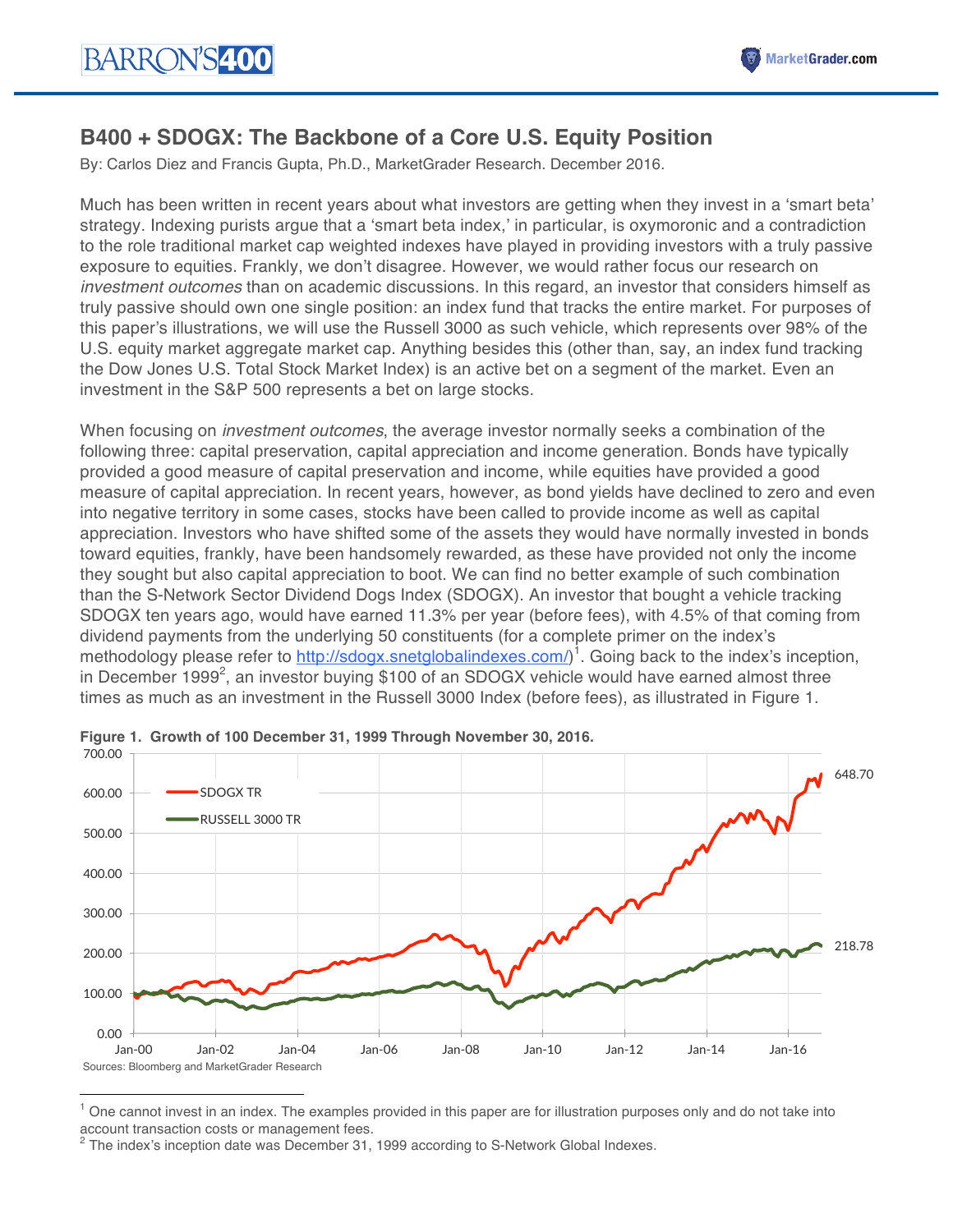# **Capital Appreciation**

 

Regular readers of MarketGrader's Research papers will know that our broadest measure of capital appreciation in the U.S. market is the Barron's 400 Index (for more on that index's methodology, please refer to http://global.marketgrader.com/indexes/overview/Barrons\_400). Unlike SDOGX, its goal is not to provide dividend income, although many of its constituents do pay a dividend. Historically, however, the dividend portion of the index's total return has represented only about 1.2% per year compared to 4.5% for SDOGX. An investor that had owned a vehicle tracking B400 in the last ten years would have earned a total return of 8.1% per year, before fees<sup>3</sup>. And for comparison's sake, a \$100 investment in December 1999<sup>4</sup> would have resulted in a return 2.3 times the size of an equal investment in the Russell 3000 (before fees), as illustrated in Figure 2.



### **Figure 2. Growth of 100 December 31, 1999 Through November 30, 2016.**

In summary, an investor owning either SDOGX or B400 since the beginning of 2000 to date would have done much better than the total stock market as measured by the Russell 3000, which, on a total return basis (including dividends) returned 5.0% per year, through November 30, 2016. This represents an underperformance of 6.7% per year vs. SDOGX and 5.2% vs. B400. Naturally, at this point the reader may ask, why not just own SDOGX if it has clearly outperformed both the market and a capital appreciation vehicle?

 $3$  One cannot invest in an index. The examples provided in this paper are for illustration purposes only and do not take into account transaction costs or management fees.

<sup>&</sup>lt;sup>4</sup> The Barron's 400 index was first published on August 29, 2007. All estimated daily historical closing prices prior to that date are based on back-testing (i.e., calculations of how the index might have performed in the past if it had existed). Backtested performance information is purely hypothetical and is solely for informational purposes. Backtested performance does not represent actual performance, and should not be interpreted as an indication of actual performance. Past performance is not indicative of future results. "The Barron's 400 IndexSM" is calculated by NYSE Euronext or its affiliates and published by MarketGrader. "Barron's®," "Barron's 400SM" and "Barron's 400 IndexSM" are trademarks or service marks of Dow Jones & Company, Inc. or its affiliates and have been licensed to MarketGrader.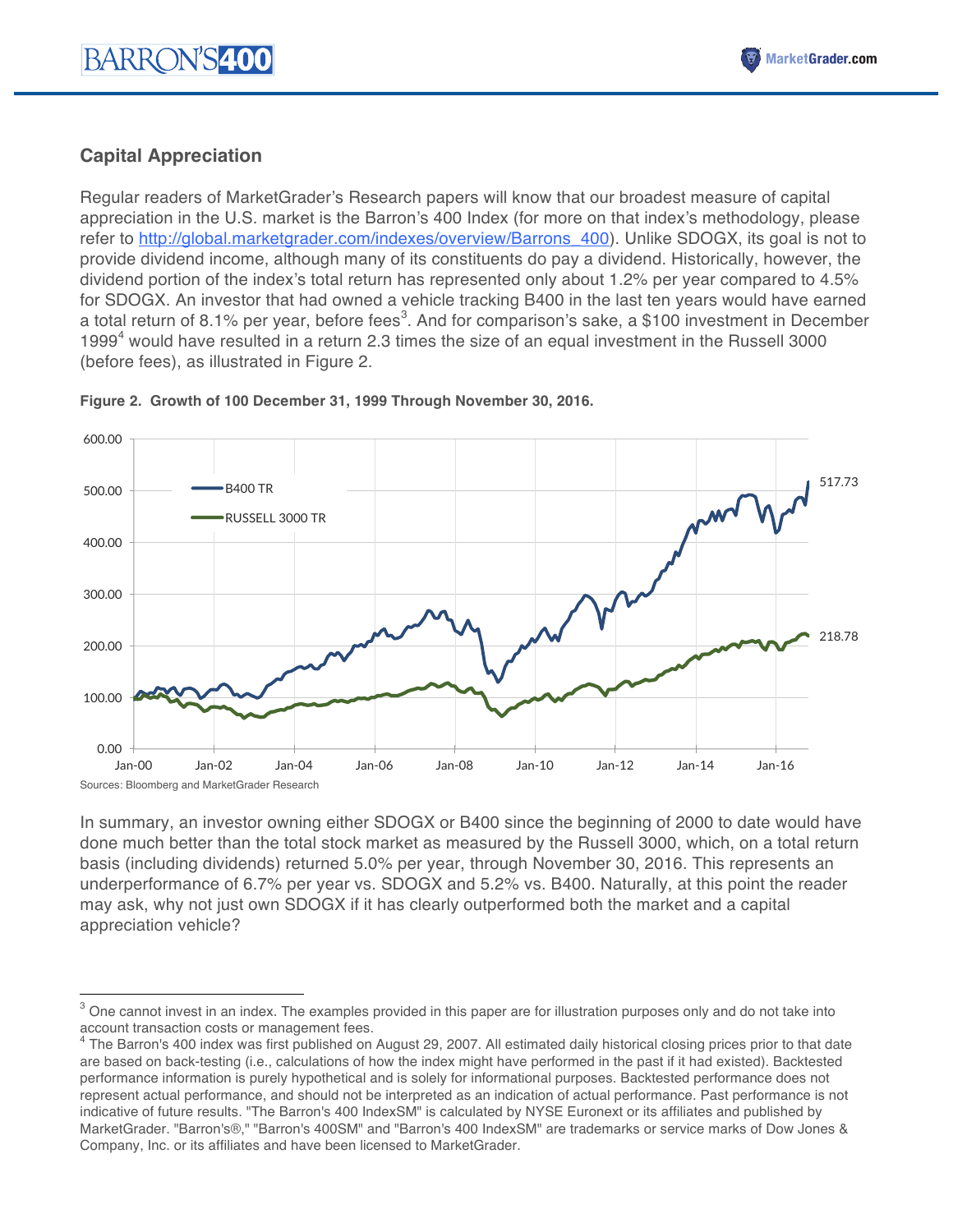

### **A Tale of Two Markets**

The stock market since 2000 may be broken down into two distinct cycles based on market correlations among size segments and sectors. Following the dot-com bubble of the late 90s, anyone not invested in a market capitalization weighted benchmark did better than the overall market. Following the bursting of that bubble, beginning in March 2000, the dispersion of stock market returns grew as money flowed out of overpriced stocks heretofore dominating the benchmarks in search for value. Stock pickers and active managers overall did well as did non-market cap weighted indexes. Correlations among market sectors relative to the S&P 500 stayed relatively low, allowing investors to clearly bet on winners and losers after a decade of an almost unimpeded rise in stock values, driven by large caps.

This all changed with the financial crisis of 2008, which, as far as equities were concerned, was a liquidity crisis. As banks, hedge funds and investment managers, who were heavily invested in non-liquid assets, were forced to mark to market assets with no market bids, the resulting markdowns resulted in margin calls that forced the massive liquidation of equity positions that rapidly pushed all stock market correlations close to one. Following the market bottom of 2009, as investors gradually returned to the stock market, correlations among size segments and sectors never declined to historical averages and instead transitioned into what many referred to as a "risk-on/risk-off" market. Market returns were largely driven by massive liquidity injections by central banks and by macro-economic factors and events. The overabundance of money in financial assets had a dual effect on stock prices: it increased the price of all risk assets and, as bond yields collapsed, it forced fixed income investors into untraditional sources of yield (income), including MLPs, REITs and dividend paying stocks. This brings us back to the very different paths by which SDOGX and B400 achieved market-beating returns in the past decade.

In all 17 years since 2000 (including 2016 through November), SDOGX outperformed B400 in 8 years, on a total return basis (thus, B400 outperformed in 9 of the 17 years). This made for a very nice balance in annual returns between the two indexes. However, when we break down annual returns into the two market cycles mentioned above (2000-2008 and 2009-2016), a different picture emerges. Figure 3 illustrates the annual returns of the total and price returns series for SDOGX and B400.

| Calendar<br>Year<br><b>Returns</b> | <b>SDOGX</b><br>TR | <b>B400 TR</b> | <b>SDOGX</b><br><b>PR</b> | <b>B400 PR</b> | <b>Russell 3K</b><br>TR | <b>SDOGX TR</b><br><b>B400 TR</b> | <b>SDOGX PR</b><br><b>B400 PR</b> | <b>SDOGXTR</b><br><b>SDOGXPR</b> | <b>B400TR</b><br><b>B400PR</b> |
|------------------------------------|--------------------|----------------|---------------------------|----------------|-------------------------|-----------------------------------|-----------------------------------|----------------------------------|--------------------------------|
| 2016*                              | 22.7%              | 15.0%          | 18.3%                     | 13.4%          | 11.7%                   | 7.8%                              | 4.9%                              | 4.5%                             | 1.6%                           |
| 2015                               | $-2.8%$            | $-3.1%$        | $-6.6%$                   | $-4.5%$        | 0.5%                    | 0.3%                              | $-2.0%$                           | 3.8%                             | 1.4%                           |
| 2014                               | 15.6%              | 7.1%           | 11.1%                     | 5.6%           | 12.6%                   | 8.6%                              | 5.5%                              | 4.5%                             | 1.4%                           |
| 2013                               | 35.0%              | 41.6%          | 29.5%                     | 40.0%          | 33.6%                   | $-6.6%$                           | $-10.6%$                          | 5.5%                             | 1.6%                           |
| 2012                               | 11.2%              | 15.1%          | 6.0%                      | 13.8%          | 16.4%                   | $-3.8%$                           | $-7.8%$                           | 5.2%                             | 1.2%                           |
| 2011                               | 12.3%              | 0.5%           | 7.3%                      | $-0.4%$        | 1.0%                    | 11.8%                             | 7.7%                              | 5.0%                             | 0.9%                           |
| 2010                               | 20.3%              | 24.0%          | 15.0%                     | 22.6%          | 16.9%                   | $-3.6%$                           | $-7.6%$                           | 5.4%                             | 1.4%                           |
| 2009                               | 48.4%              | 41.1%          | 41.0%                     | 39.1%          | 28.3%                   | 7.2%                              | 2.0%                              | 7.3%                             | 2.0%                           |
| 2008                               | $-33.0%$           | $-39.2%$       | $-36.2%$                  | $-40.0%$       | $-37.3%$                | 6.2%                              | 3.8%                              | 3.2%                             | 0.8%                           |
| 2007                               | 3.3%               | 6.2%           | $-0.2%$                   | 5.1%           | 5.1%                    | $-2.8%$                           | $-5.3%$                           | 3.6%                             | 1.1%                           |
| 2006                               | 20.7%              | 12.7%          | 16.5%                     | 11.6%          | 15.7%                   | 8.0%                              | 4.9%                              | 4.3%                             | 1.1%                           |
| 2005                               | 5.4%               | 12.0%          | 1.8%                      | 11.0%          | 6.1%                    | $-6.5%$                           | $-9.2%$                           | 3.6%                             | 1.0%                           |
| 2004                               | 17.5%              | 23.5%          | 13.3%                     | 22.6%          | 11.9%                   | $-5.9%$                           | $-9.2%$                           | 4.2%                             | 0.9%                           |
| 2003                               | 39.1%              | 45.1%          | 33.7%                     | 43.8%          | 31.1%                   | $-6.0%$                           | $-10.1%$                          | 5.4%                             | 1.3%                           |
| 2002                               | $-15.1%$           | $-9.8%$        | $-18.3%$                  | $-10.8%$       | $-21.5%$                | $-5.3%$                           | $-7.5%$                           | 3.2%                             | 0.9%                           |
| 2001                               | 18.2%              | $-0.6%$        | 14.4%                     | $-1.8%$        | $-11.5%$                | 18.8%                             | 16.1%                             | 3.8%                             | 1.1%                           |
| 2000                               | 8.1%               | 15.9%          | 3.6%                      | 14.6%          | $-7.5%$                 | $-7.8%$                           | $-11.0%$                          | 4.5%                             | 1.3%                           |
| Average annual excess return:      |                    |                |                           |                | 1.2%                    | $-2.1%$                           | 4.5%                              | 1.2%                             |                                |

**Figure 3. Annual Returns SDOGX, B400 and Russell 3000**

\*Through November 30 2016. Sources: Bloomberg and MarketGrader Research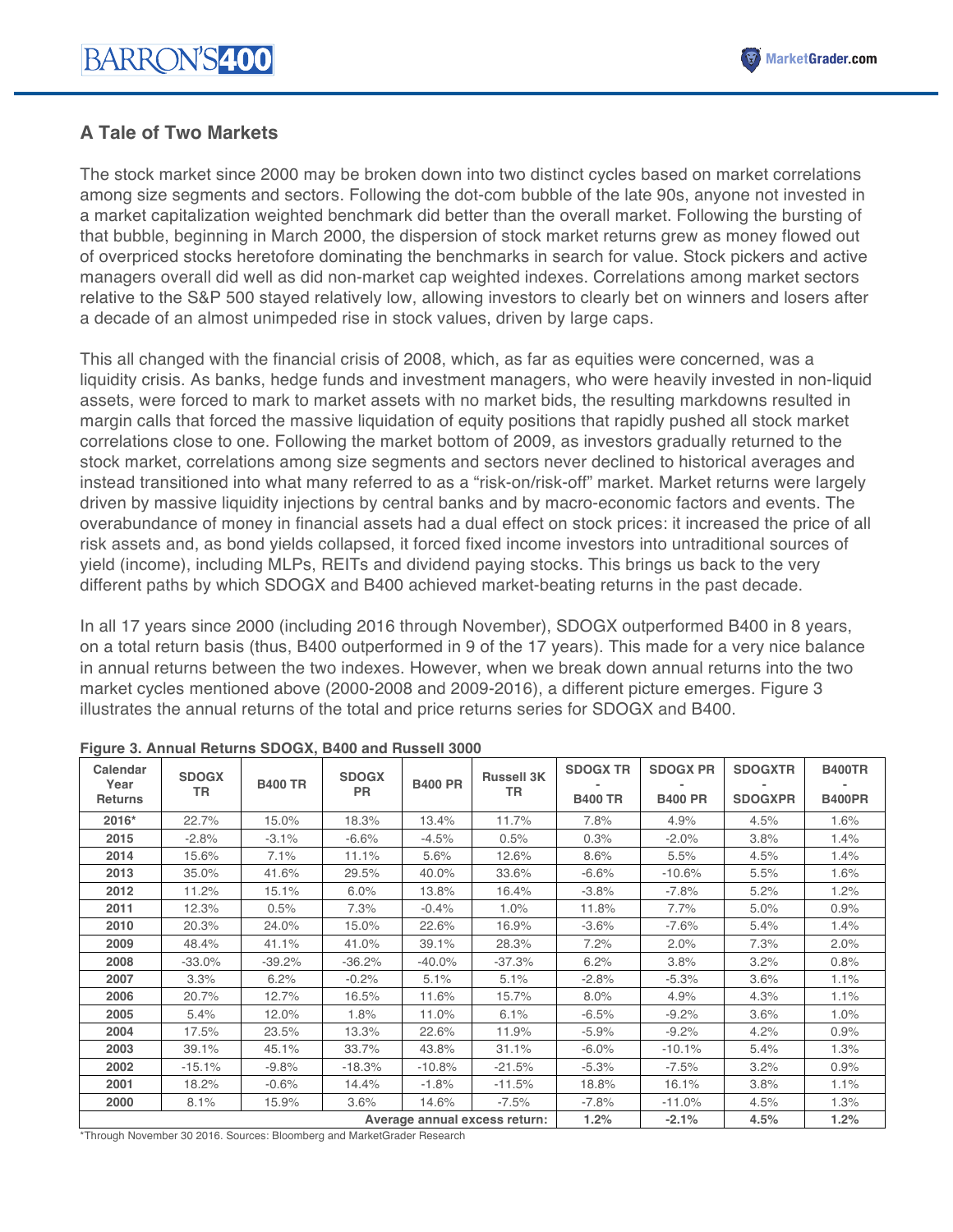As is clear in the table above, since 2009 SDOGX outperformed B400 in 5 out of 8 years (62.5%), while in the previous 9 years, B400 outperformed SDOGX in 6 of them (66.7%).

Furthermore, it is also important that we look at the sources of returns (price vs. dividend) as much as the differences in total returns between both indexes. When including dividends in both return series, the average annual outperformance of SDOGX across all 17 years was 1.2% per year. When excluding dividends, and focusing only on the capital appreciation potential inherent in each index, B400 outperforms SDOGX by 2.1% per year.

We therefore draw two conclusions from the results presented above.

- 1. First, each index has excelled at delivering on its goal; namely, SDOGX in generating income from a selection of dividend-paying stocks and B400 in delivering capital appreciation.
- 2. Second, the overall relative outperformance of SDOGX against B400 has come largely as a result of its strong performance in recent years and, more specifically, its income generating advantage.

These two conclusions lead us to ask the following questions: assuming both indexes continue to deliver on their stated goals, how will they perform relative to each other when the current market cycle turns again as it inevitably will? More specifically, how will the total return of SDOGX be affected by a rise in interest rates, during which large cap dividend stocks will once again have to compete with long-dated bonds? How will a broader dispersion of returns affect the performance of both indexes not only relative to each other but also relative to the overall market itself?

While we wish we had the answers to these questions, it is not unreasonable to assume that both of these indexes will continue to serve investors well for different reasons. We cannot predict interest rate cycles any more than we can predict where the market will close at the end of 2017. Two predictable outcomes, however, are that companies will continue to pay dividends and that stocks will continue to grow. So, to the extent that both SDOGX and B400 have demonstrably delivered on two of the three *investment outcomes* outlined at the beginning of this paper, an investor could do worse than own them both. In addition to the quality of both indexes and their proven ability to deliver on their goals, there is another factor that makes a combination of the two not only appealing but, in fact, sensible: within the equity asset class, the returns of both indexes are relatively uncorrelated to each other. In fact, going back to SDOGX's base date of Dec. 31, 1999, the monthly return correlation of the index to B400 has been 0.78 compared to 0.86 for SDOGX and the Russell 3000 Index. This partly explains why both indexes "took turns" outperforming each other during the last 17 years (8 for SDOGX and 9 for B400). Figure 4 illustrates the distinct advantage an investor would have over the stock market when owning a 50/50 combination of SDOGX and B400. Furthermore, an investor harvesting returns from the "winning" strategy would be well advised to reinvest those returns in the recent "losing" strategy in an effort to maintain a balanced approach to equity investing. Of course, if that investor has greater need for income or for capital appreciation, he will know which portion of the basket to overweigh.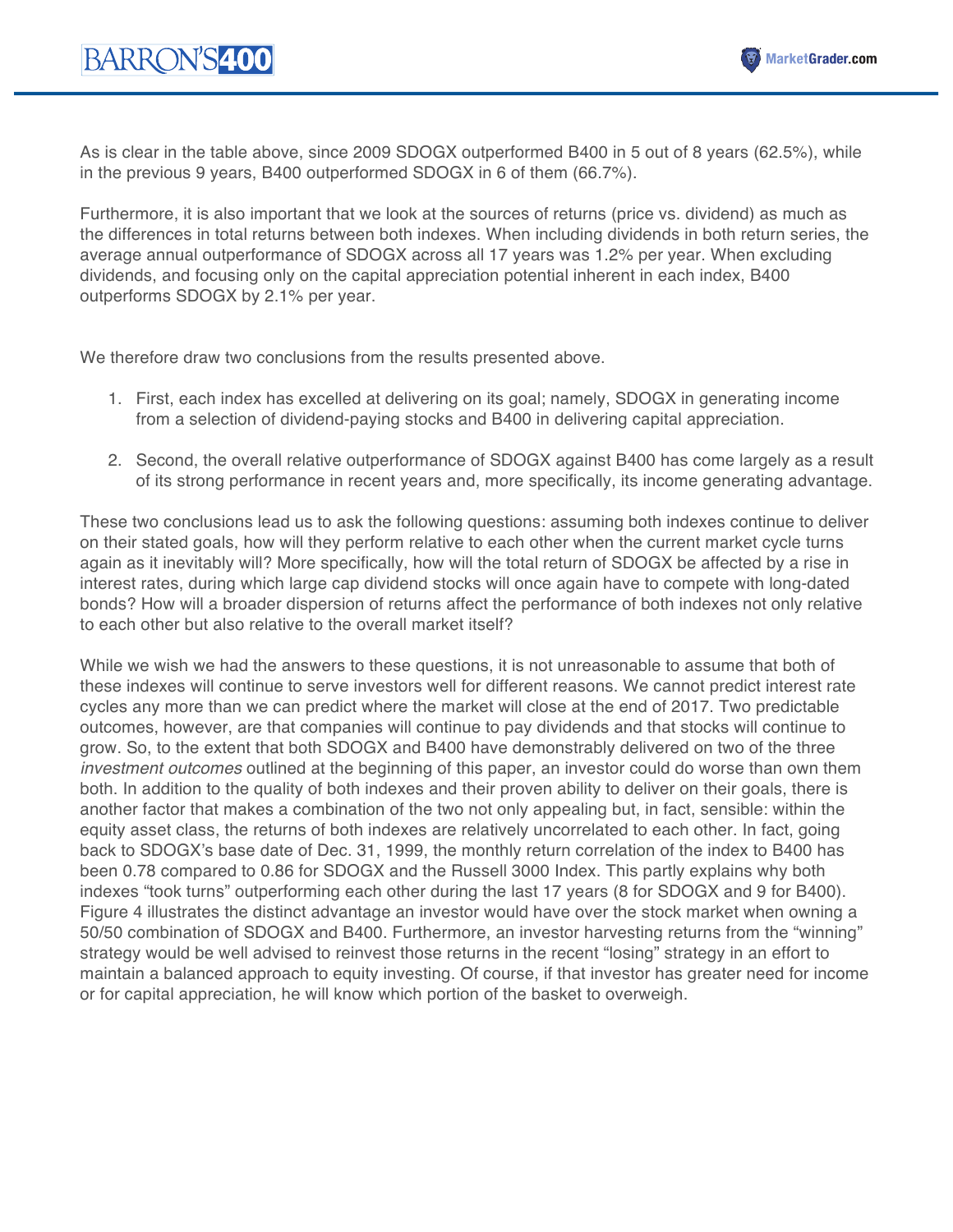#### **Figure 4. Growth of 100 December 31, 1999 Through November 30, 2016. Diversified Mix is rebalanced to 50% SDOGX and 50% B400 at the beginning of each calendar year.**



Sources: Bloomberg and MarketGrader Research

# **Conclusions**

- In the long run, SDOGX and B400 complement each other strongly with SDOGX outperforming in 8 of 17 calendar years and B400 outperforming in the remaining 9 years.
- Across all 17 years, when dividends are included in annual returns, SDOGX outperformed B400, on average, by 1.2% per year; when only capital appreciation is taken into account, B400 outperformed SDOGX, on average, by 2.1% per year.
- The monthly return correlation between both indexes, at 0.78, is lower than the 0.86 between SDOGX and the Russell 3000 and the 0.93 between B400 and the Russell 3000.
- A long-term investment in a 50/50 mix of both indexes would have resulted in a gain 2.5 times greater than a passive investment in the overall U.S. stock market as represented by the Russell 3000.